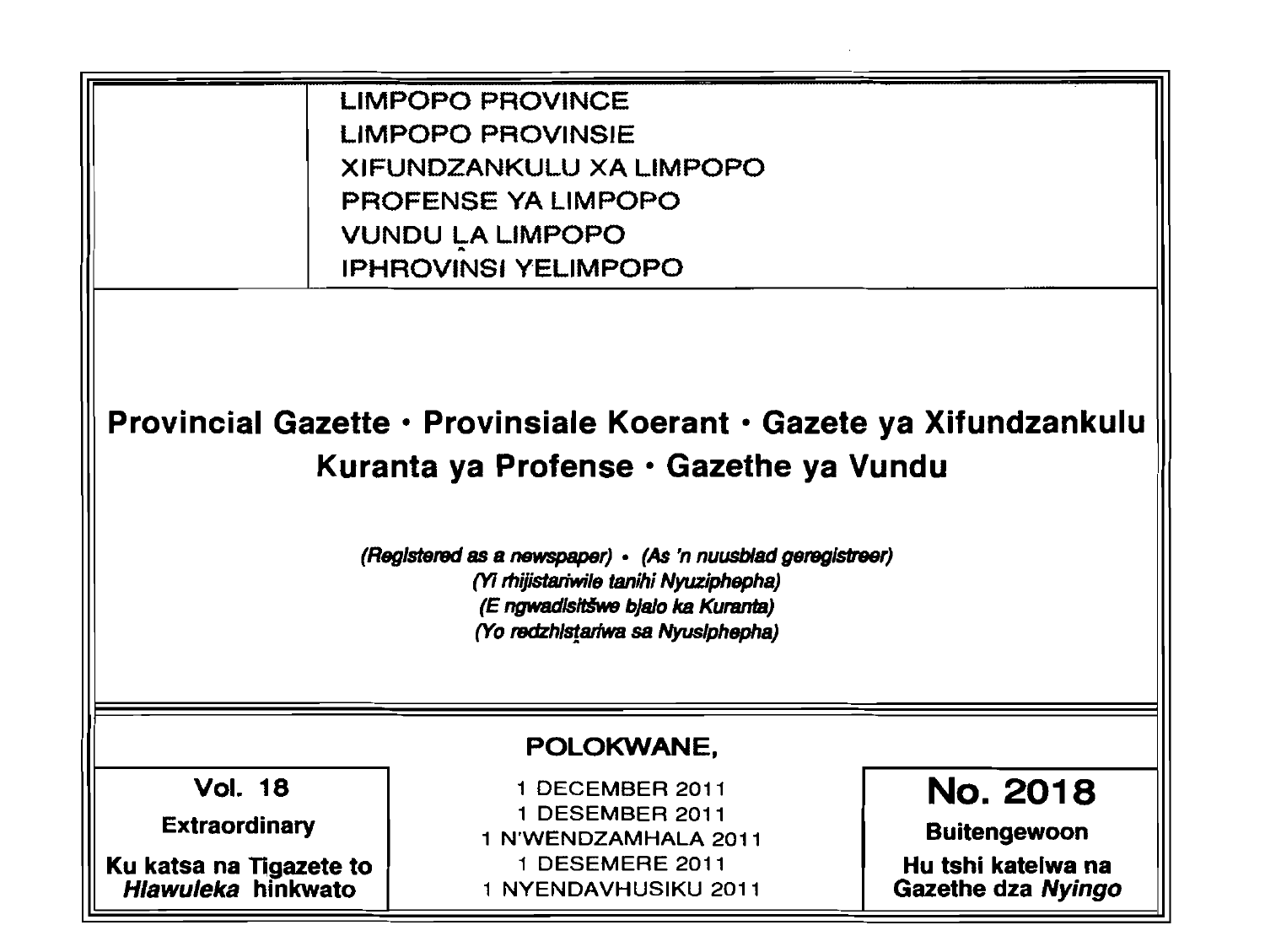## IMPORTANT NOTICE

rhe Government Printing Works will not be held responsible for faxed documents not received due to errors on the fax machine or faxes received which are unclear or incomplete. Please be advised that an "OK" slip, received from a fax machine, will not be accepted as proof that documents were received by the GPW for printing. If documents are faxed to the GPW it will be the sender's responsibility to phone and confirm that the documents were received in good order.

Furthermore the Government Printing Works will also not be held responsible for cancellations and amendments which have not been done on original documents received from clients.

| <b>CONTENTS · INHOUD</b> |                       |             |                |
|--------------------------|-----------------------|-------------|----------------|
| No.                      |                       | Page<br>No. | Gazette<br>No. |
|                          | <b>GENERAL NOTICE</b> |             |                |
|                          |                       | 3           | 2018           |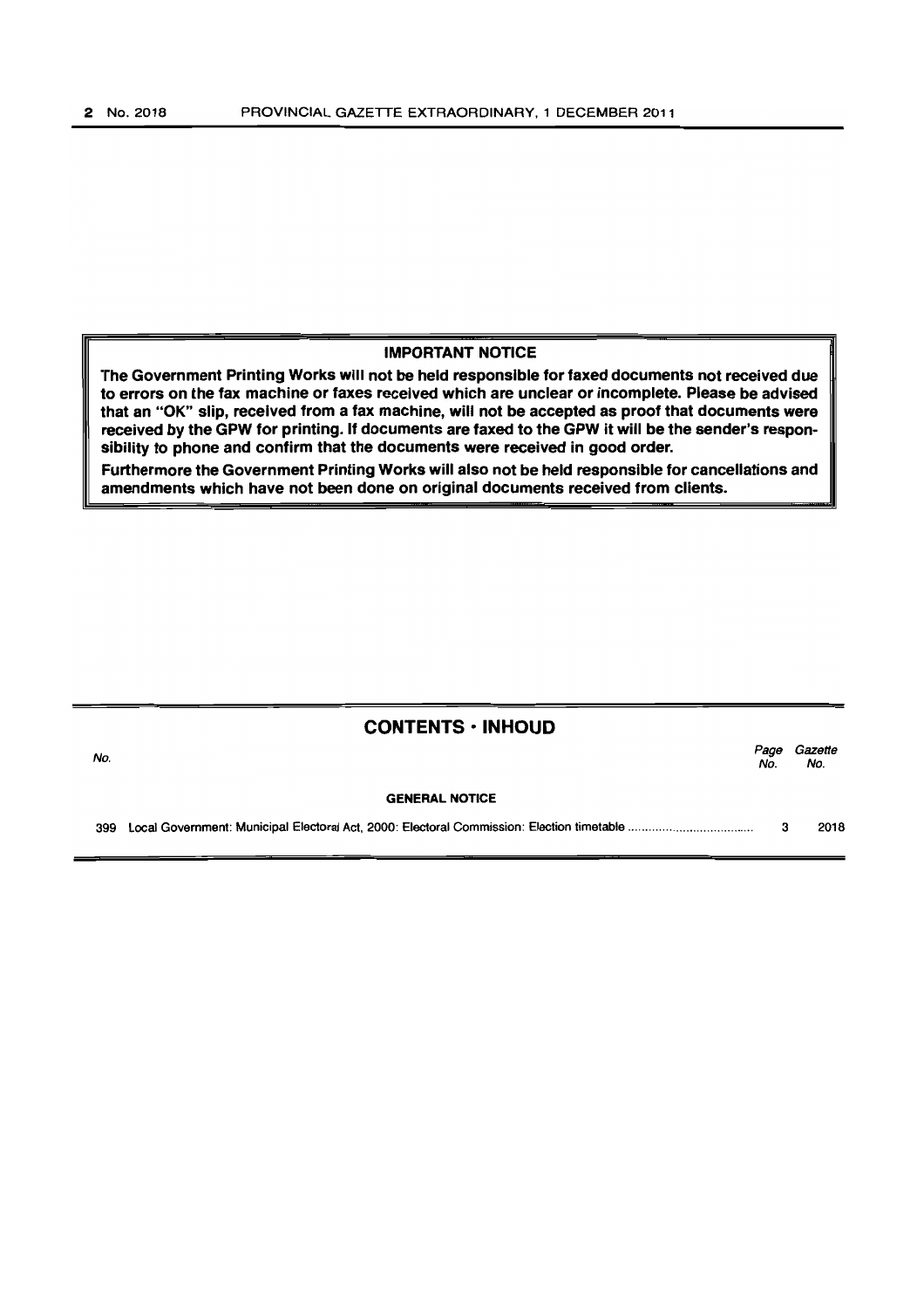# GENERAL NOTICE

#### GENERAL NOTICE 399 OF 2011

# ELECTORAL COMMISSION

# ELECTION TIMETABLE

The Electoral Commission hereby gives notice that it has in terms of section 11 of the Local Government: Municipal Electoral Act, 2000, compiled the election timetable set out below to apply to the municipal by-elections to be held on 18 January 2012 in respect of Ward 10 of the Elias Motsoaledi [LlM472] Municipality as proclaimed by Provincial Notice numbers 391 of 2011 as published in the Provincial Gazette No. 2014 of the Limpopo Province, dated 25 November 2011. A reference to "section" in this election timetable is a reference to that section in the Local Government: Municipal Electoral Act, 2000 (Act No. 27 of 2000).

## Cut-off time for act to be performed

1 An act required in terms of this Act to be performed by not later than a date in the election timetable must be performed before 17:00 on that date, unless otherwise specified.

## Certification of the voters' roll

2 By 01 December 2011 the chief electoral officer must certify the segments of the voters' roll for the voting districts to be used in the by-elections in terms of section 6(2)(a).

## Notice that lists of addresses of voting stations are available for inspection

3 By 01 December 2011 the chief electoral officer must give notice that copies of a list of voting stations and their addresses will be available for inspection at the office of the Commission's local representative in terms of section 19(5).

#### Notice of route of mobile voting stations

4 If the Commission decides to use mobile voting stations in the byelections, the Commission must by 01 December 2011 give notice of the route, including the locations and estimated times of stopping of each mobile voting station in terms of section 22(1).